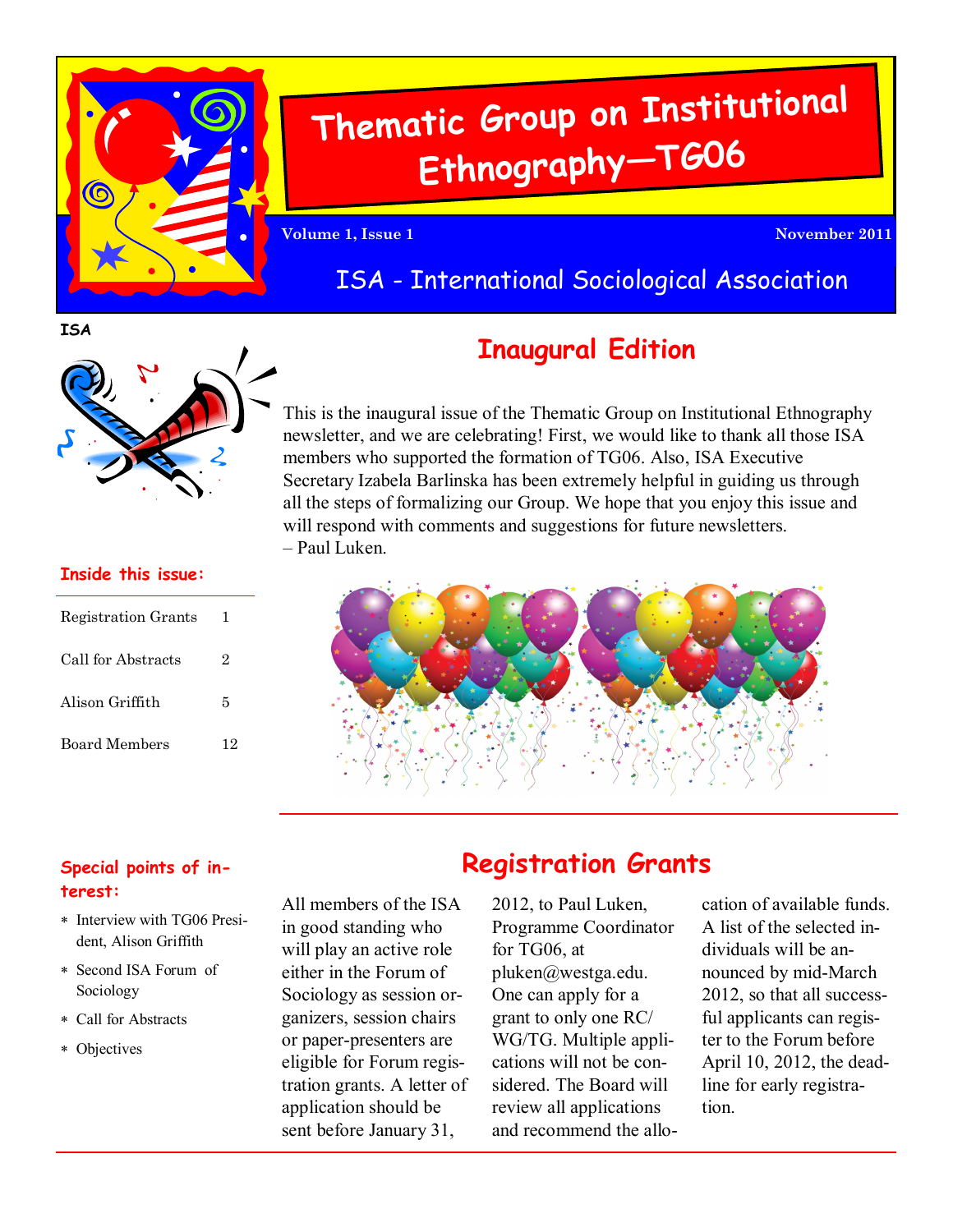### **Call for Abstracts - ISA Forum of Sociology**

We are soliciting abstracts for the Second ISA Forum of Sociology, Buenos Aires, Wednesday, August 1, 2012 - Saturday, August 4, 2012. The deadline for submissions is Thursday, December 15, 2011 at 11:59pm (EST). The abstract text cannot contain more than 300 words. To submit an abstract, first read over the six Institutional Ethnography sessions described below and then go to the online submission site:

<http://isaconf.confex.com/isaconf/forum2012/cfp.cgi>

#### **Session A: Puzzles and challenges in institutional ethnography research**

Organiser and Chair: Barbara Comber, Queensland Institute of Technology, Australia, Barbara.Comber@qut.edu.au

Because institutional ethnography is committed to a process of 'discovery' it has a significant element of uncertainty. This can be particularly challenging when it comes to writing thesis proposals, funding applications and research articles for bodies and journals that have expectations for research design which suggest predictability and replicability. A further challenge is the need to start with people"s experience in the everyday embodied world of practice, but to undertake an analysis which is informed by translocal understandings of the ways in which institutions are organised.

Given that institutional ethnography begins with a problematic that is substantively political, the challenge is to represent the research as open-ended whilst at the same time foregrounding the underlying social justice intent. These challenges are significant in a period where universities, and indeed university researchers themselves, are increasingly subject to audits, reviews and benchmarking to attest to the quality of their research.

These conditions create new ethical and practical puzzles for researchers trying to build sustainable and just research agenda. This session invites researchers to explore how to continue to make the space for institutional ethnography within the broader repositioning of university research as just another commodity for measurement and accountability regimes.

#### **Session B: The social organization of knowledge**

Organiser and Chair: Paul Luken, University of West Georgia, United States, pluken@westga.edu

Institutional ethnography (IE) investigations of the social organization of knowledge, regardless of their topical concerns, as well as theoretical discussions of institutional ethnography"s approach to the study of ideology, will be presented at this session. Institutional ethnography includes a focus on ideological practice or, more specifically, ideology as practice. IE investigations discover how ideology operates in specific settings, how it shapes work practices, how it is incorporated in particular social relations, and how it produces actual consequences in people"s everyday lives.

These investigations differ from other studies in the sociology of knowledge in many respects, but it is the requirement that the point of departure for research be the experiences of particular people and the conditions under which they work that fundamentally separates this sociology of knowledge from other prominent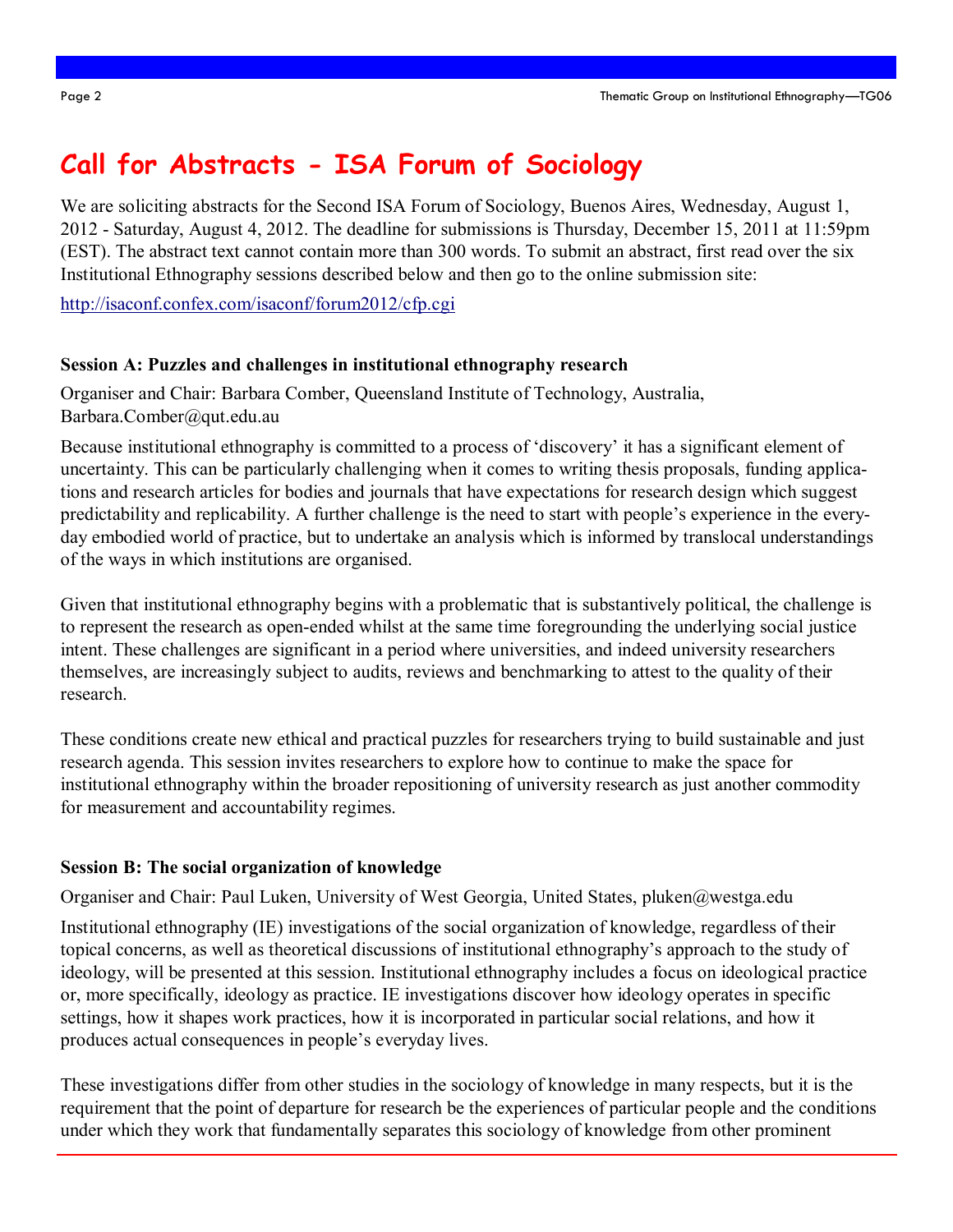theoretical approaches. It is from this standpoint in the everyday world, which includes the sociologist, that knowledge is explored as it is socially organized. Furthermore, the aim of institutional ethnography, as Smith has asserted, "is to reorganize the social relations of knowledge of the social so that people can take up knowledge as an extension of our ordinary knowledge of the local actualities of our lives." Papers addressing these concerns are welcome.

#### **Session C: New directions in institutional ethnography research**

Organiser: Alison Griffith, York University, Canada, agriffith@edu.york.ca Session chair: Naomi Nichols, York University, Canada, Naomi\_Nichols@edu.york.ca

Institutional ethnography (IE) frames research across diverse topic areas. Current research explores front line work in the public sector (schooling, teaching, nursing, paramedical work, the criminal justice system, homeless shelters, group home workers), which is being managerially re-formed to facilitate stronger governance measures.

A second theme in IE research addresses the work of people who coordinate (successfully or not) their everyday / everynight work with the institutions that reach into their lives, but whose everyday lives are made with, yet outside, institutions (mothering work for schooling, young people living in homeless shelters, parents" educational work with their children).

A third research theme addresses the private sector (the textual organization of the "good employee", the ideological framing of family housing). In a recent talk, Dorothy Smith (Fredericton NB, 2011) reminded the audience of the political and gendered social organization that shaped the problematic of IE. She asked: Which women are still invisible and what is the social organization that maintains their silence?

This session is oriented to IE research in areas of the social that have not been fully explored, have been neglected, or that require a rethinking of our research on gender, institutional coordination, or the political grounding of IE.

#### **Session D: Researching and working in the community**

Organiser: Naomi Nichols, York University, Canada, Naomi\_Nichols@edu.york.ca Session chair: Alison Griffith, York University, Canada, agriffith@edu.york.ca

Institutional ethnography (IE) is useful to researchers who do community-situated or community-referenced research. An investigation that begins with participants' experiential knowledge lends itself to an emergent, community-driven, social-justice oriented research agenda. Illuminating how people"s local experiences are situated in a broader field of social action, IE can also effectively inform community development or social change work.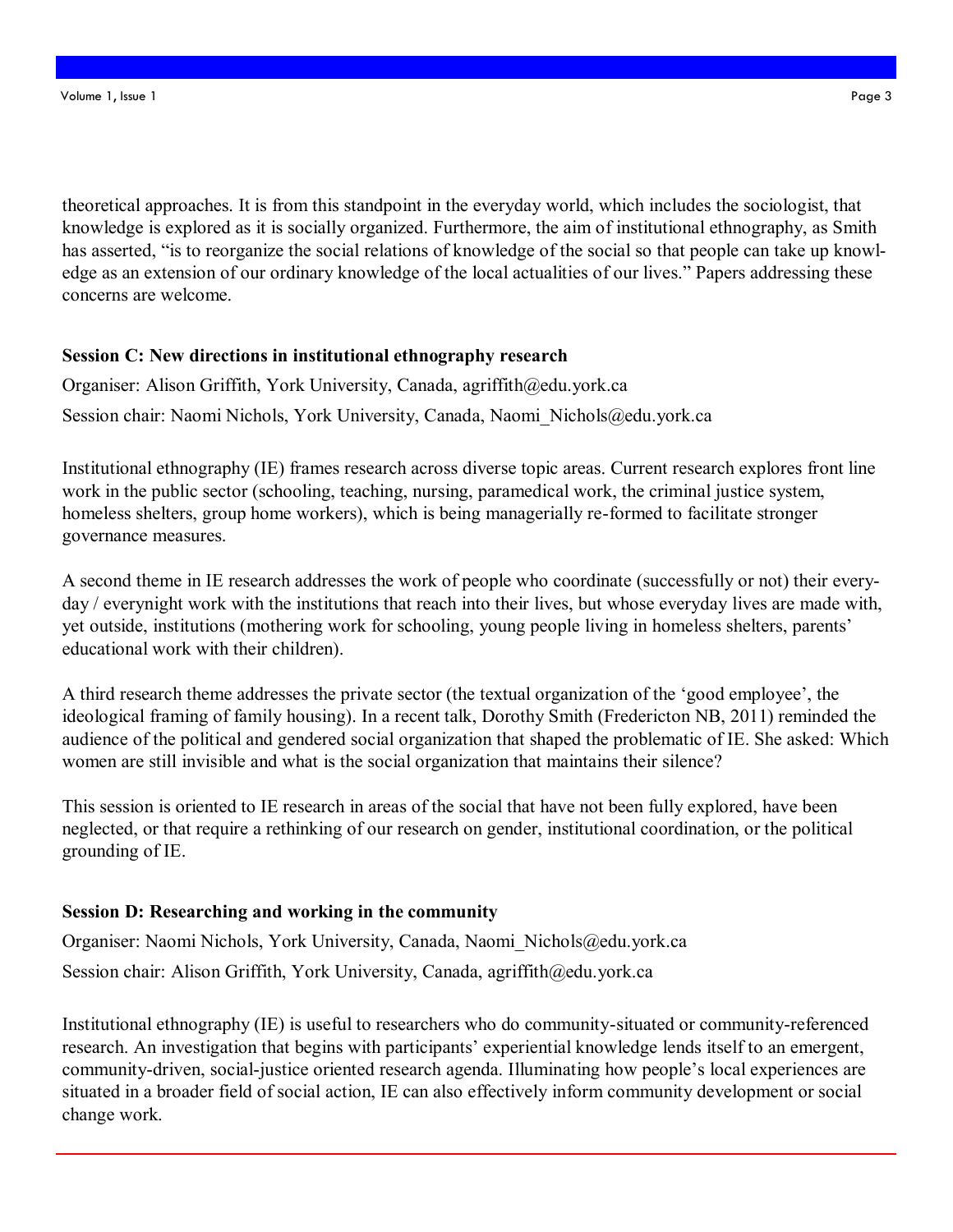# **CALL FOR ABSTRACTS CONT'D**

Further, a revelation of the specific institutional practices, which systemically disadvantage particular groups of people, may not be findings community-based agencies are equipped to work with. This session invites papers that explore the strategic use of IE in community settings; the tensions and/or possibilities, which characterize research and work in the community; or the social organization of community-based research.

#### **Session E: Transnational ruling relations**

Organiser: Paul Luken, University of West Georgia, United States, pluken@westga.edu

Session chair: Lois Andre-Bechely, California State University, United States, loisab@calstatela.edu

The institutional ethnography approach to the study of contemporary ruling relations draws our attention to all sorts of texts (forms, photographs, newspaper and journal articles, films, and so on), and this is certainly the case for those relations that operate beyond national boundaries. Transnational ruling relations are textually mediated. They are socially organized and organizing. They are not confined to any particular people or places; rather, as they are reliant upon their textual base, they cross boundaries. They shape experiences internationally with respect to environmental, educational, economic, familial, and health care practices, among others. They regulate the movement of people and products across borders.

These ruling relations are most explicit with respect to those large scale organizations whose activities transcend national boundaries, such as transnational corporations and international non-governmental organizations, and in multi-national political or professional organizations. Yet, these social relations are also evident in our everyday worlds- in the foods that we eat, the clothing that we wear, the music that we listen to, and the language that we speak. Papers that use institutional ethnography to explore transnational ruling relations and their consequences in our everyday lives are requested for this session.

#### **Session F: Social justice and institutional ethnography**

Organiser and Chair: Suzanne Vaughan, Arizona State University, United States, svaughan@asu.edu

This session focuses on institutional ethnography (IE) as a skill activists can use to uncover the invisible forms of ruling relevant to contemporary struggles for social justice. As Smith (2006) notes IE provides a tool for exploring how the relevant dimensions of the ruling relations are put together, what kinds of institutional changes will be effective and how to arrive at them. Since George Smith"s 1990 seminal article in Social Problems on "Political Activism as Ethnographer," those using institutional ethnography have worked with communities to address numerous justice issues. This session welcomes work which examines IE"s potential for locating institutional sites of change accessible to those working for justice.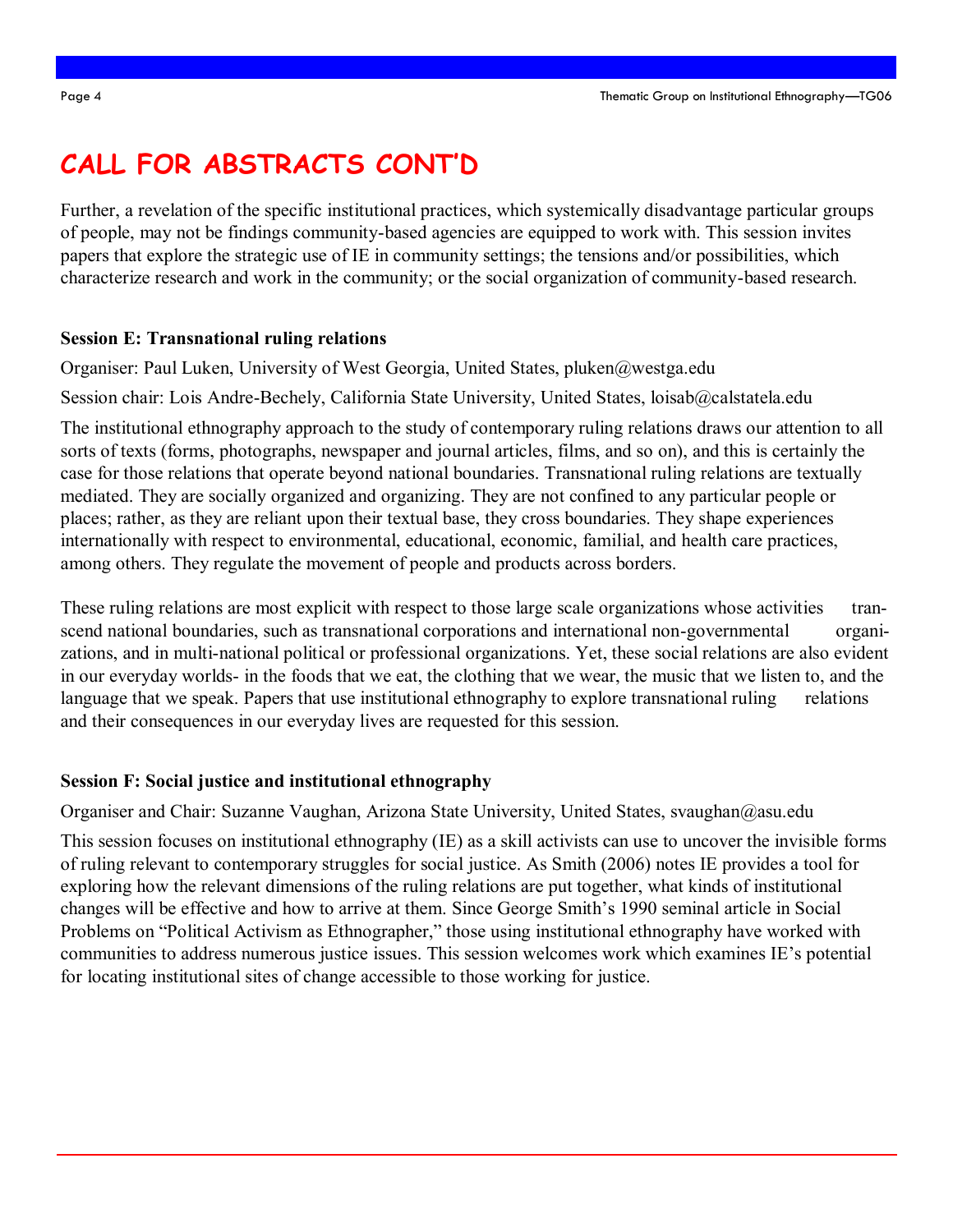

### **IE as Conversation: An Interview with Alison Griffith, President**

*Interview conducted with Alison Griffith during the annual meeting of the Society for the Study of Social Problems, Las Vegas, Nevada, USA, August 20, 2011. Special thanks to Faith Payne for transcribing.*

**Paul Luken:** I was introduced to institutional ethnography, or what we now call institutional ethnography, through some of the early writings of Dorothy Smith, stuff that she had written in the early 1980s, and she mentions working with you right away. So from the very beginning this work was a joint project. It wasn"t just Dorothy alone. In some of her writings she describes the early, formative period of institutional ethnography, but I don"t think I"ve ever seen an account from your perspective. So I wonder if you might reflect a little bit about those times. I don"t know if you want to start with the conversations in the ravines of Toronto or before. [In her early writings Dorothy Smith mentions these conversations with Alison Griffith.] What were you doing?

**Alison Griffith:** Well, it was the height of the women"s movement, and so conversation and collaboration were the order of the day. We were all in consciousness raising groups of one kind or another and women"s conversations had become much more political than they ever had been before. It was during the first years of the women"s movement that I met Dorothy. There was a sense that speaking, that conversation was really important. In part because when we started, we didn"t know how to speak from our experience. So this was a part of a shift in consciousness for women who called themselves feminists; or who said, "I would like to be a feminist, but," and then they"d give all kinds of reasons. It was a real time of turmoil in terms of how women saw themselves.

I'd gone to Simon Fraser University as a mature student. While I was doing my bachelor's degree, feminism was rampant on the university campus and I really liked what I was hearing. There were a few women who had written about and were asked to speak about feminism and that was how I heard about Dorothy. Meredith Kimball, a feminist psychologist would be talking here. Dorothy Smith would be talking there. I gave some talks in different places using very traditional academic work such as "fear of achievement". It was less than satisfying, but it was all we had.

Around that time, there were a series of talks at the University of British Columbia. There were 3 or 4, I think it was 4 women professors involved – one from English whose name has gone out of my mind, Helga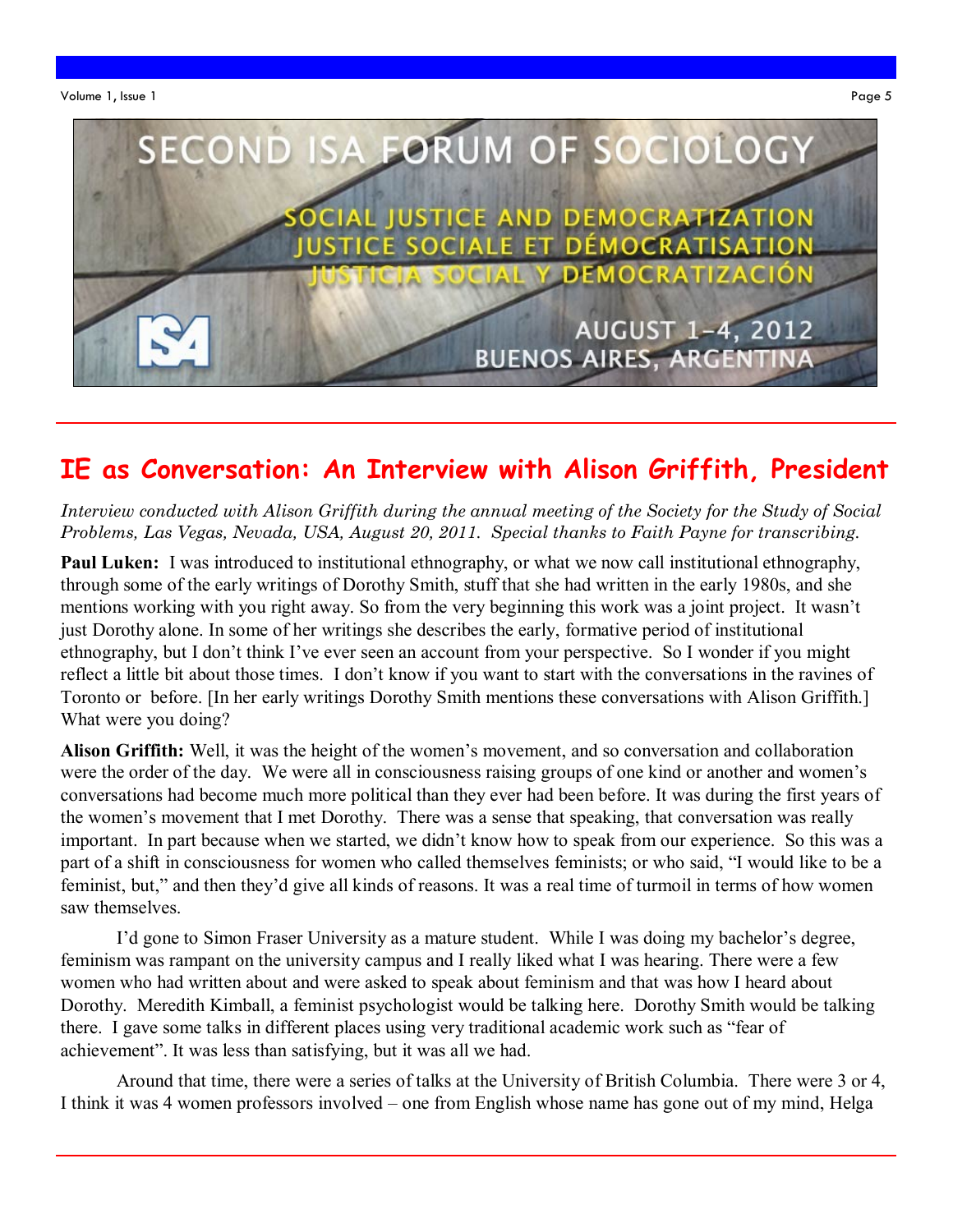### **Griffith Cont'd**

Jacobson from Anthropology, Meredith Kimball from Psychology and Dorothy Smith from Sociology. When I heard Dorothy talk – she was putting forward kind of a new way of thinking about women"s lives. She was a Marxist so that was interesting, but she was also putting forward this new thinking in the social organization of knowledge. I certainly didn"t understand all of what she was saying. I had done my BA in psychology and there"s no such thing as the social organization of knowledge in psychology, at least at that time. Everything was a fact in psychology. Dorothy was putting forward another way of seeing and knowing. Her work was very intriguing.

During this period of my life – I was 25 or 26 or 27, I had two children, and I had been a single parent for a while – I had no money. I thought: Well I had done my bachelor's degree while I was on social welfare and student loans. Maybe I could pull together enough money to do my master's degree, too. But I have to do something that will bring in money. Maybe I"ll go to medical school.

I had to take sciences, so I went to the University of British Columbia; I also took courses in women"s studies. In one place I was an expert – women's studies. In the other place, the science courses, I was an incompetent boob. I couldn"t figure out the logic of physics. And math was just beyond me. About a quarter of the way through the year, I thought: I can"t do this. It doesn"t matter how good a doctor I would be: I can"t do this. So I went and talked to one of the women"s studies faculty, Meredith Kimball, and she said, "Well, you should transfer into sociology/anthropology. There are several feminists on faculty there." And that was how I started working with Dorothy and a number of other feminists. I managed with student loans, a teaching assistantship, a scholarship and my parents – my poor parents who helped in numerous and immeasurable ways.

At this time I was in a consciousness-raising group with feminists who were social workers, psychiatrists, community workers, and nurses. Marie Campbell and Gillian Walker, who later worked with Dorothy, were part of the group. We would talk about the kind of feminist theorizing that was going on and Dorothy Smith's work kept coming up. But her work was so different from the education I'd had in psychology. During the year that I shifted from sciences to sociology/anthropology, I was working on a paper on ideology. I just couldn"t get it. I would work the argument all through and I"d get caught in social constructionism, and ideology would become what anybody said. Then I"d think about it in Marxist terms, and then ideology became the ideas that were imposed. In the end, I wrote a passable paper, but I realized I was going to have to find out more how the world of theory worked in sociology/anthropology. I took courses and tried to figure out how to do this new way of thinking. Then I applied to the masters program and was accepted.

In the masters program there was a course called Social Organization of Knowledge. This was actually, I think, an undergraduate course that Dorothy was teaching, a fourth year course. And there was a graduate course that Dorothy taught called Women in Sociology, or something like that. It was the first Women's Studies course taught at UBC. I sat in on the undergrad course and enrolled in the graduate course. There was a group of us that had come to work with Dorothy – Roxana Ng, Marie Campbell, Gillian Walker, Marguerite Cassin, and Nancy Jackson. We listened very hard as Dorothy talked about things like "disjunctures" and "ruling relations." I remember the room; it was a lovely classroom. One whole wall was a window and there was a tree outside. It was a beautiful tree. And there"s Dorothy up at the front and she kept referring to the outside. Well usually what you do in a class is you try to ignore the outside because it's a distraction. If you look outside, you drift away from the line of argument. But she kept referring to the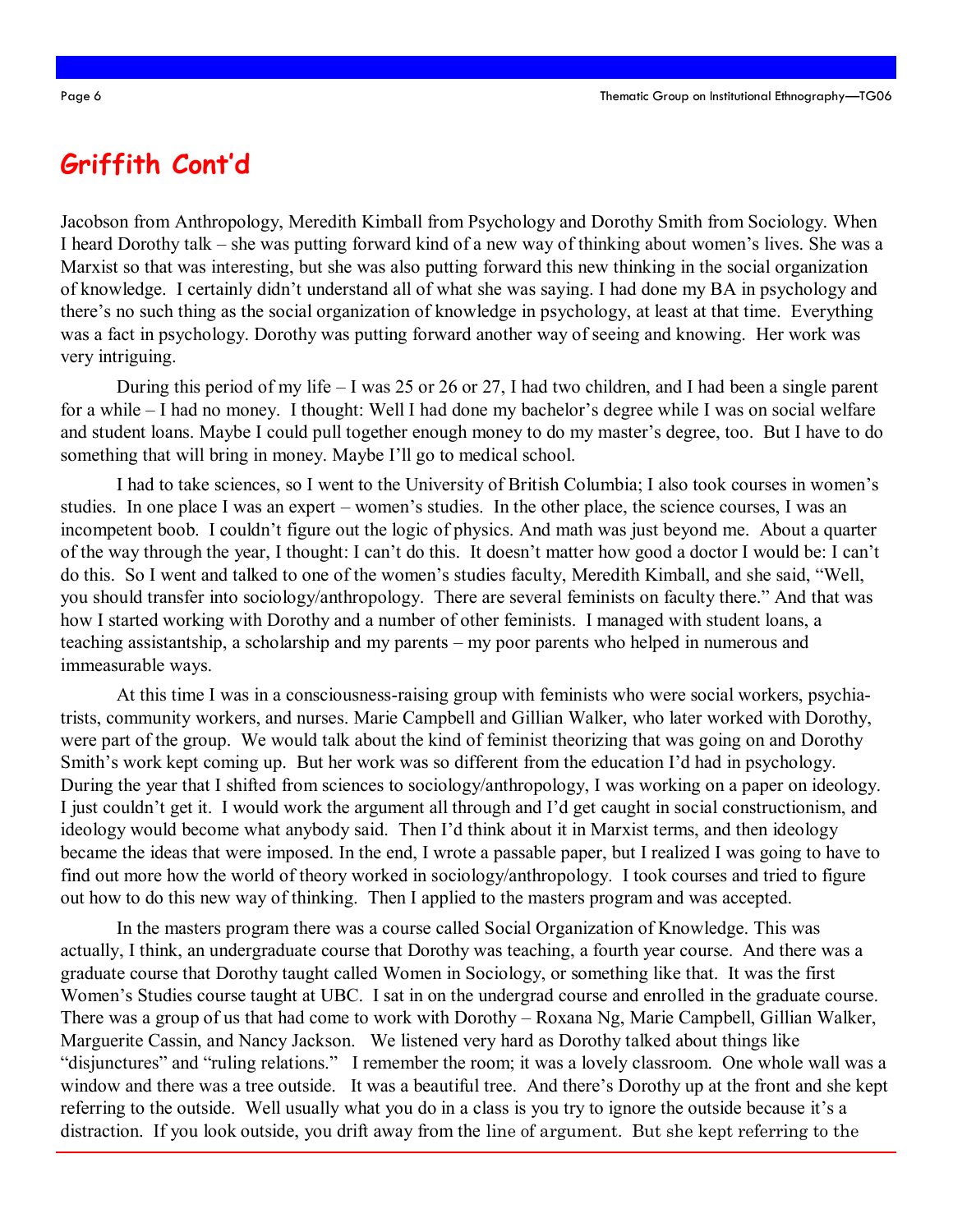outside. She kept saying: "I look outside and I see this tree and I realize it's not in discourse. It's there, outside the window." And she would interrupt the line of argument in her lectures to talk about things going on in her everyday world outside the classroom: "Oh, yes, I have to remember to go and get certain things from the store" – orange juice, toilet paper, the ordinary, everyday activities of our lives. She brought together the outside of our daily lives and the inside of the university as we sat there learning. It was in that class that I began to see how outside and inside were socially constructed in the academic discourse.

Dorothy was just building her social organization of knowledge then. She taught a graduate course and I – you wouldn"t know this now because I talk everywhere – but I didn"t say a word in that class for a year except when I had to give a class presentation. My head was fighting between psychology as I learned it, feminism as I was living it, some of the academic framing I was reading, and this new way of thinking. It rendered me silent. I had no way of speaking. My brain hurt that year. You know, it's a muscle, right, and it had to work really hard.

There were a number of us working with Dorothy, learning this new way of doing social science. We were talking to each other as well as taking classes from Dorothy. We had long hair then and we would put it in a bun just like Dorothy"s, and we"d sit around and use the words: "the everyday world," "actual activities," "social relations." Sometimes we weren"t sure what they meant, but we thought if we would use them enough something would happen. We also had different levels of understanding. Nancy Jackson had worked with Dorothy before and had a really good sense of Dorothy"s work. And so between Dorothy"s lectures and classes and whenever we could catch her in the hallway, and this group of women graduate students, we taught each other what was then called the social organization of knowledge.

All of us were active in feminist groups and community groups. When it came time for me to do my thesis, I knew it would be community based. I was at a meeting and spoke to a woman who was working with Portuguese women. I said, "That sounds really interesting. Can I come and talk to your about this?" And I ended up doing interviews with women in the Portuguese community in Vancouver which then became a thesis on the construction of the category "immigrant."

When Dorothy went to OISE [Ontario Institute for Studies in Education/University of Toronto], which was about 1979 or so, we only had ourselves because there was nobody else in the faculty in the department of sociology/anthropology who knew this work. We were not a traditional consciousness-raising group; we were a learning group. I"m sure that if those women hadn"t been at UBC at that time and willing to talk endlessly about Dorothy"s work, their work, and my work, I would have not been able to complete my Master"s thesis. This way of doing sociology was so new, even after a year or so of working in the area, and the other conceptual frameworks available to us as graduate students were so convincing. Our conversations reminded us of the conceptual frame of the social organization of knowledge / institutional ethnography and allowed us to move our analytic work forward.

The following year many of us followed Dorothy to OISE – sort of like a little group of ducklings in line behind the mama duck. We were accepted into the PhD program at OISE, started taking classes with Dorothy, working as TAs [teaching assistants], and doing research projects. Dorothy had research projects that she would put together and then we would work on them. There were a number of women from other parts of Canada, and Adele Mueller who came to OISE from the US. When new people came into the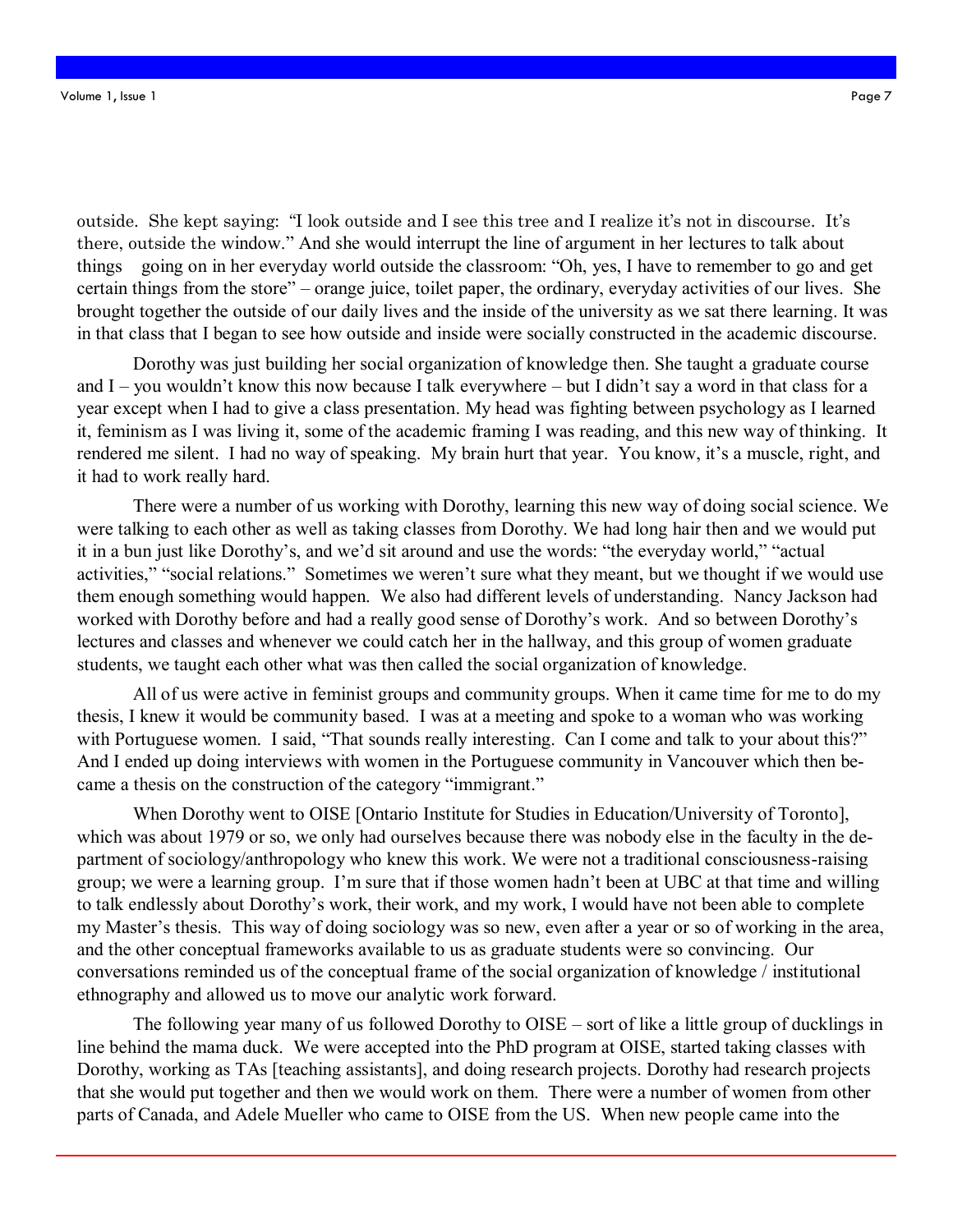### **Griffith Cont'd**

program, we kind of grabbed hold of them if they were interested in institutional ethnography or social organization of knowledge – it was still that. We became the "Smithites."

Well, faculty members with cadres of graduate students are in a difficult position. There were about 10 or 15 of us. Dorothy had about 25 graduate students at one point, doing masters and PhDs. She was just run off her feet. If the graduate students were taking a course with Mary O"Brien, they would also take Dorothy's course, or Margaret Eichler's course. There was this circulation of students through the feminist professors" courses and they were all overwhelmed. At the same time, OISE was an exciting place to be for all of us.

We felt a need to keep the conversation going that had started in Vancouver. We were all "mature" students so the traditional hierarchies of the university tended to be ignored. We made sure that Dorothy was part of the ongoing conversation and Dorothy was always open to this. It was a social and academic, intellectual kind of conversation. And that need for a conversation has informed my work as a graduate student supervisor. I get my graduate students to talk to each other. They can't get everything from me. They have got to talk to each other. Academic work was and is a collaborative, conversational process.

Dorothy and I were both single parents and our children were fairly close in age. When I started working on my dissertation topic, it was lovely to be able to talk to Dorothy about something that she and I shared. We would go for walks on Sundays through the ravines in Toronto. None of our children were having an easy time in school. And so there were always questions we asked each other: What's going on? How do we do it? Trying to bring our way of thinking to the work of what our children were doing in school. When we did the mothering for schooling work later, we were amazed at how much we did not know, which became part of what informed the book [Mothering for Schooling]. Many mothers don't know what's going on. Even if you"re educated and all the rest of it, mothers often don"t really know how school is put together. I think that's different now. Mothers know more about school than they used to. Well, they have to because so much supplementary educational work has descended on them. For Dorothy and I, while we weren"t able to answer the questions we were asking, during that time of walking the ravines of Toronto, we became friends. And have stayed friends all this time. Our collaborative work is still grounded in talking things over, and then trying to figure out what problematic for research is embedded in that talk.

After I graduated with my PhD in 1984, Dorothy and I had put together a proposal for funding. There were no academic jobs so I was the research person. It was easier then to get salaries from SSHRC [Social Sciences and Humanities Research Council of Canada] and I had a salary for those three years.

Research with Dorothy is always a reflexive, reflective process. We always say we interviewed each other before we started the mothering project. And we needed to find the hard questions before we went out. When you actually have to tell somebody else what you really do as a mother, it's very hard. In our less than perfect lives, we were less than perfect mothers. We didn"t see then what we later came to call "the mothering discourse." It was hidden from us in our interviews with each other, and also in the interviews with mothers. It was later on in the project that the issue of discourse came into view. I was doing an interview with a mother who did everything right. I went back to Dorothy and said: "I did everything wrong." We laughed, had dinner, had wine and in reviewing why I was wrong, we discovered the mothering discourse. We were moving in and out of experience in the mothering work – into the interviews, out into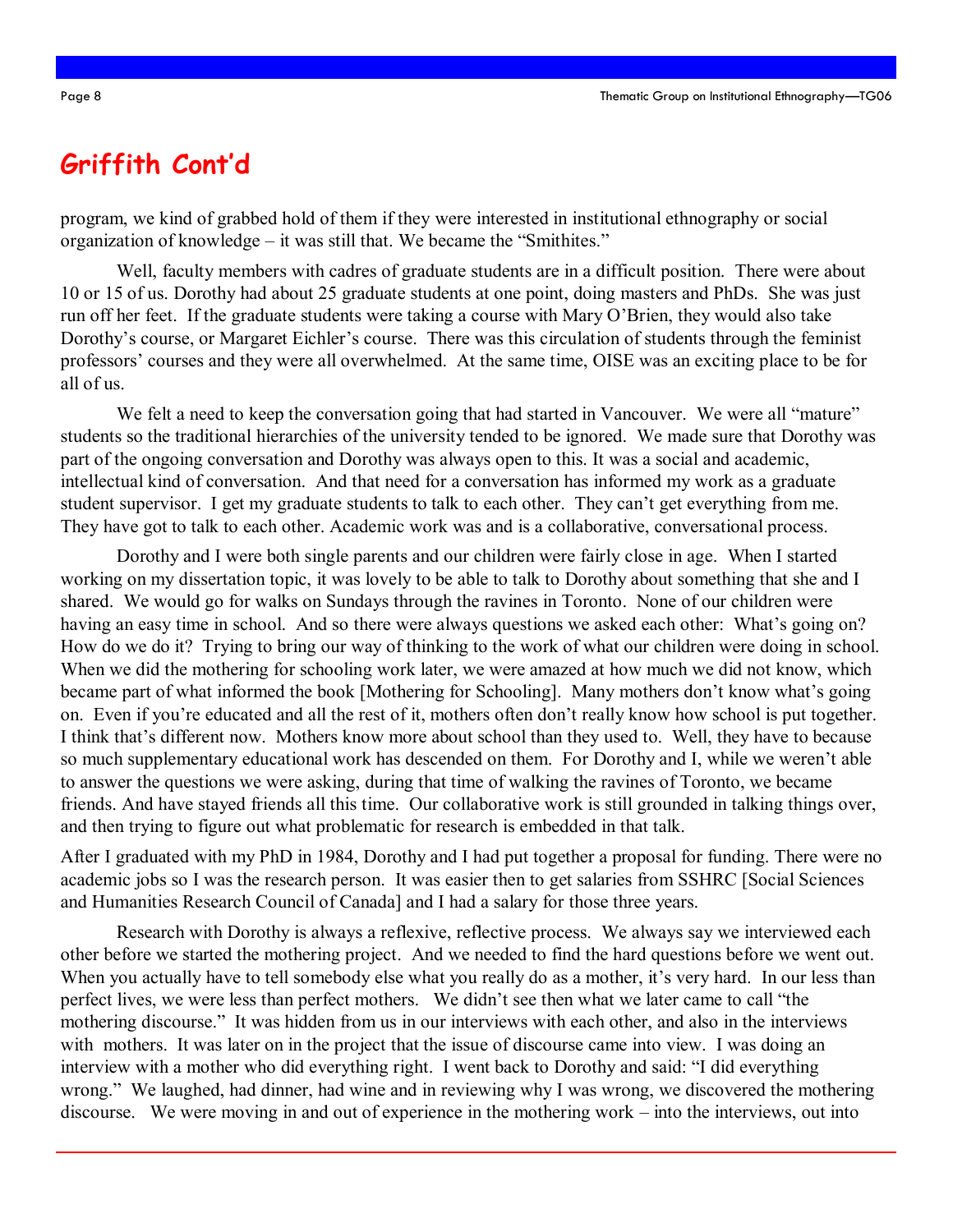the conceptions of discourse and the ongoing construction of social class that were embedded in the work that the mothers told us about.

Dorothy"s theorizing and her development of the social ontology of institutional ethnography is theoretically informed. And she has – she"s so brilliant – she has the ability to stay in this place where the everyday informs her theorizing, so that she can really think in relation to what she"s trying to move forward. That's a very important skill to develop if you're trying to do this work so that you're not constantly sliding off the architecture of IE and leaving experience behind. I mean, she talks about text-reader relation. Well when you are reading a text, you move into the text as you understand it and read it and you kind of take it on and it becomes part of your consciousness, and in that sense it transforms your consciousness. But in IE, you can"t put all of your consciousness in the text-reader relation. You have to link your transforming consciousness to your critical analysis. You have to see what the person that you"re reading is constructing as the social world. We recently talked about ANT theory [actor-network theory]. It constructs a social world in which objects in the world have agency. But computers don"t act in and of themselves. Humans make them, have to turn them on, and program them to do something. You have to be able to see that objectification while at the same time you"re reading it, almost as if you have a split screen in your head. And sometimes the split screen is out of phase, it fails, and you have to pull yourself back into the IE frame. So it"s reading , almost, on two levels: read from within the frame of the text, yet pull from the text-reader conversation that which will inform your analysis. I think when you're doing a research project with someone like Dorothy you're always reflecting. What's happening and how are we thinking about this now? So it's again this notion that conversation and collaboration moves all through our work.

**PL:** Right. May I ask you – I think this is a related question. You realized early on that what Dorothy had to say was radically different from what others were going to have to say. Therefore, for you to somewhat align yourself with her orientation, that was going to be a big leap for you.

**AG:** Yes.

**PL:** Ok. The other question has to do with being at OISE. So how did that work? How does this radically different sociology mesh with an established educational institution?

**AG:** OISE was at that time the only graduate program – there may have been one other – in education in Canada. There were lots of graduate programs that would award a Masters degree, but not a PhD. OISE was in Toronto, which is the largest city in Canada, and it was different from traditional education faculties. OISE had deliberately set itself up as something more than a school of education. Education was written as broadly as possible so you could take different approaches to social issues. The feminist faculty were very powerful and the hiring was done to increase diversity as it was understood then. And they also wanted the best people. When Dorothy was hired, she had very few publications, but everybody knew about her publications. She says people would make copies of her drafts of her work and pass them around: she was quite well known. There was a sense at OISE of the possibility for thinking differently. That would not be a description I would give of many of the other education faculties in Canada or in the US. There are certain times in certain places where there are possibilities for shifts and changes in how people think about things. OISE was that way then.

When you read Dorothy's work, it begins to illuminate things that you couldn't see before. It was what we used to call "an ah-ha moment." Dorothy would give a talk and the feminist issues surrounding her talk and my interest would suddenly be clearer, like: "Aha! That's what that is!" And so women came to work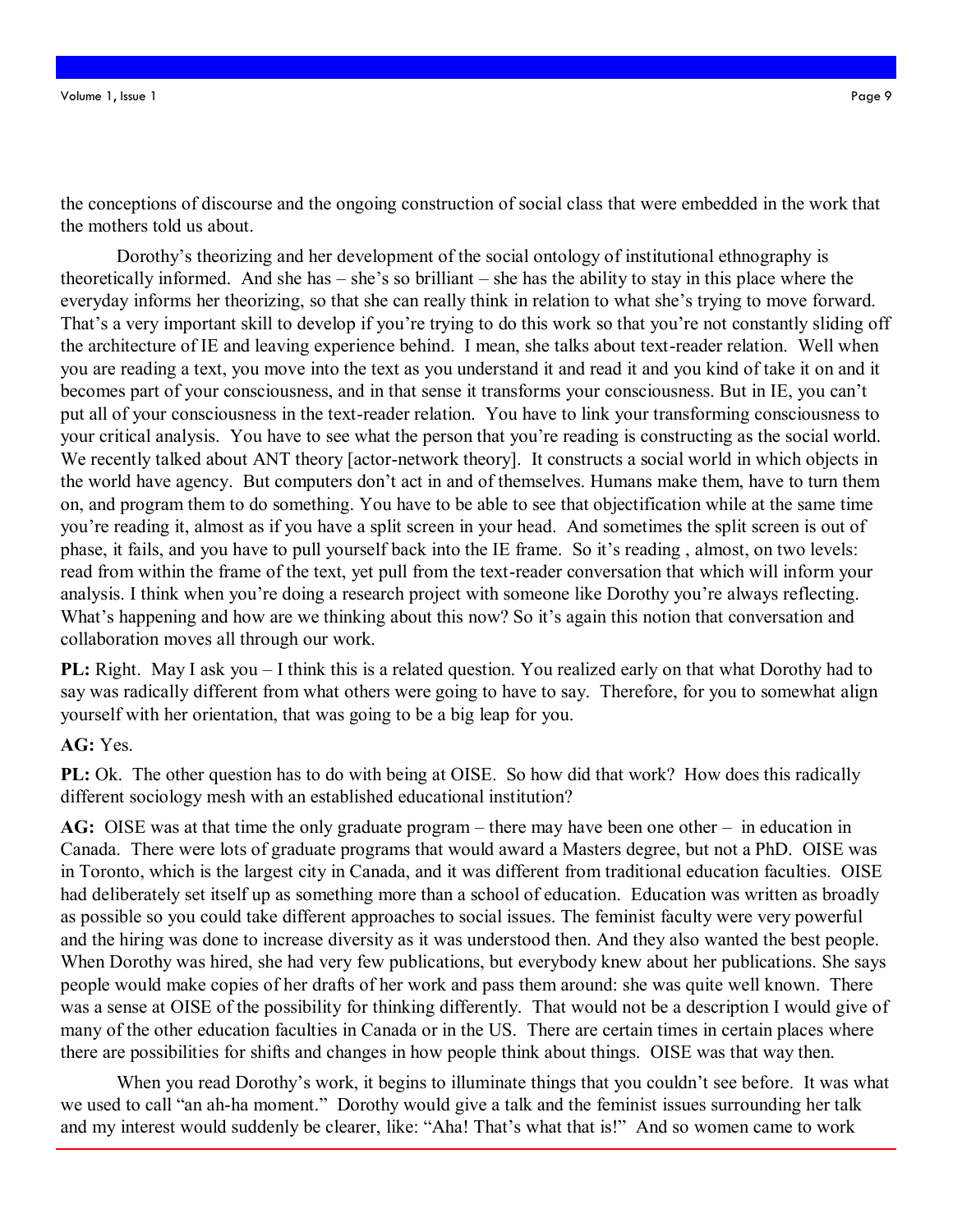# **Griffith Cont'd**

with her from a number of different disciplines: nursing, social work, sociology. Most of the women did not come from education, but we would've gone anywhere, even into education, to work with Dorothy. And so we needed education to be more than schools or administration. We needed education to be written in this broad sense and that was possible at OISE.

**PL:** Now um I think of institutional ethnography as, if you will, a Canadian contribution to intellectual life. Do you feel the same way? I should say that I think this way because when I first met people who were doing institutional ethnography, this whole network of people that developed, they mostly were Canadian students of Dorothy"s.

AG: It's a Canadian thing in that it was possible to do that work there then. It's also that Canada doesn't have the history of intellectual oppression that the US has with the McCarthy era and so on. Marx was kind of left wing, but he wasn"t out of the ballpark – so people would take up Marx. People were teaching Marx. While I was at University of British Columbia, we brought in someone from Simon Frazer who was a Marxist scholar who taught us a course on Marxist economics. When we were at OISE, we brought in someone else who taught us about finance capital. So there was a possibility for thinking more broadly here than there was in the US. The US was still, even in the early 70s and into the 80s, still feeling the effects of the anti-communist regime.

The other thing is that it's much more permissible to talk about social justice in Canadian universities. And the universities are not as ethnically and racially defined as American universities are. And we have no private universities. Universities are funded through public dollars. Those who want a private education, or the top students who are given scholarships, go to the US or the UK. So there"s a civil society issue that is playing out here.

**PL:** Obviously, institutional ethnography, what we now call institutional ethnography has certainly busted the borders of Canada.

**AG:** That is nice.

**PL:** It is nice. It is amazing that people scattered all over have discovered this work in one form or another and are picking it up and trying to do it. What do you see as some of the possibilities for this expansion? Do you have any ideas about how this might be transformative in other ways?

**AG:** Well, I"m really pleased that the ISA thematic group has come up because there are people working in different countries who wouldn"t come to SSSP [Society for the Study of Social Problems] in the United States, or to the Scholarly Congresses in Canada. They might go to the ISA where there"s an international range of possibilities. And there are lots of people now in Switzerland, a few in England, Taiwan, Denmark, the Netherlands, Norway, Australia, and New Zealand. I like the possibility of bringing this kind of socially progressive analytic framework to places where they are looking for analytic alternatives. More and more people are interested, so I think that there are lovely possibilities for international collaboration, and I"d like to see more international collaboration. I can"t seem to get those funded in Canada, but there might be ways of building some collaboration, like networks and so on where the conversation that is institutional ethnography can become a broader conversation. And that would be great!

**PL:** Well, maybe this newsletter can contribute to that as well. As president of the new thematic group, I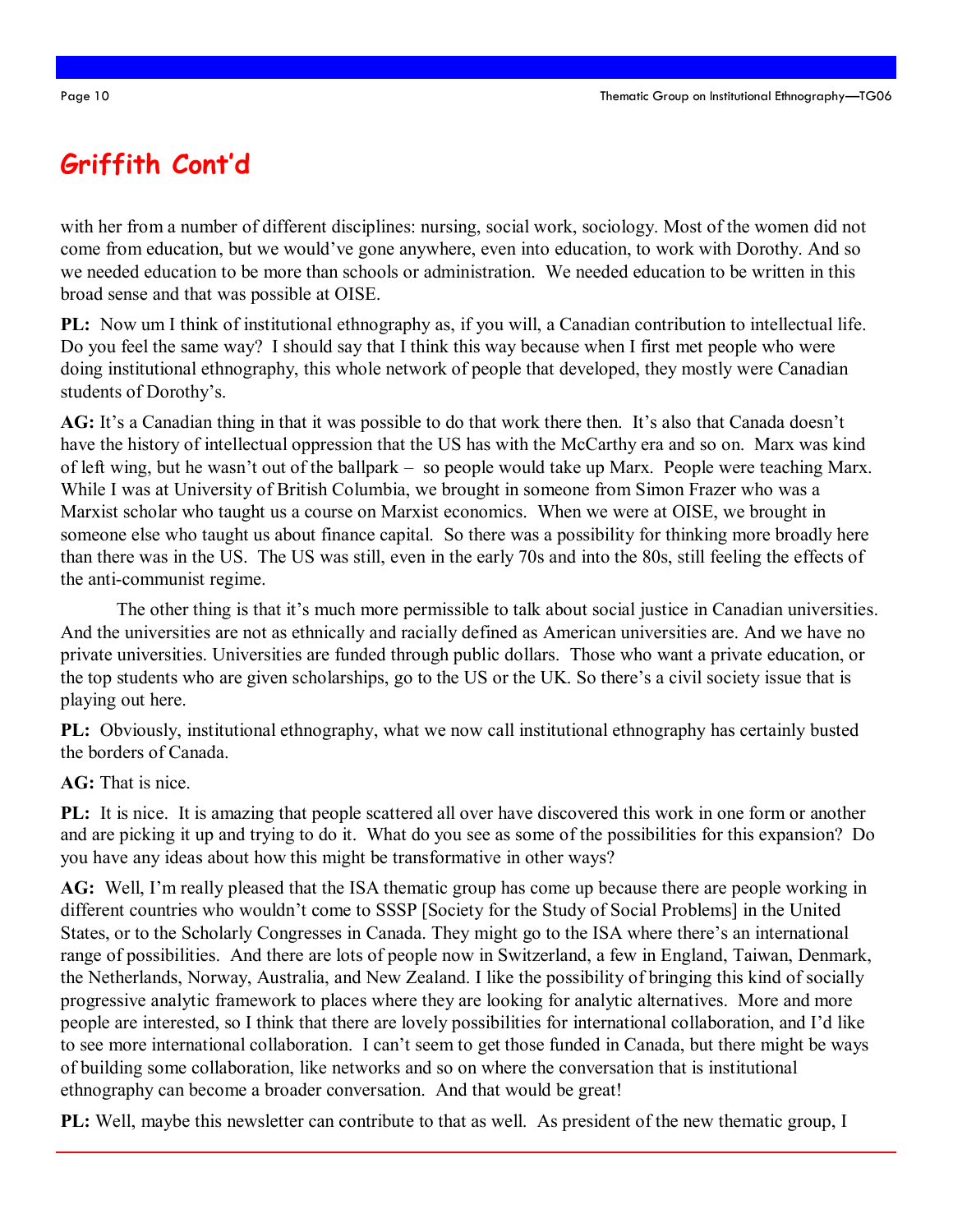wonder what you think of in terms of the prospects for this group if you have any goals for it in the short term.

**AG:** I think there are network pieces that I am interested in building. When I come to a meeting like this. I have graduate students come up to me and talk about their work. I do consultations with three or four every time I come to this meeting. They just want to talk about their work because they don"t have anybody to talk with about their work, to sort out certain things. A couple of them, I ended up on their committees. I'm on a committee at the University in Regina and I"ve just come off a committee at Purdue University because Geri Ferris finished her dissertation. I"d rather not be on examining committees because it is a lot of unpaid work that is not recognized by my university. But I want to build more of this IE network, extending the conversation internationally. That I"m most interested in.

I don't know how long that's going to take. I know that the economics of travel and so on are such that people have a hard time getting places. The ISA is cheap for students so maybe we can build that part of it. And I think that it isn't just the ISA, there's something about getting people involved so they don't just come and present their work. There"s got to be a conversation built up. The conversation might be a digital conversation, it might be a newsletter, it might be a meeting with graduate students at the ISA, or something like that, I don't know. But it's more collaboration, conversation, teaching, and so on to build the network. I think that"s the only way we"re going to do it.

I"m actually looking forward to this. At the World Congress in Yokohama, for example, Frank Wang will be able to bring a contingent from Taiwan because it's in the neighborhood. It's this thing of being in the neighborhood that the international meetings allow, that I really think is most beautiful.

**PL:** We're having our first meeting in Buenos Aires: It might be in an area where there are not a lot of people who are doing institutional ethnography right now. I can't think of many people in South America who are doing institutional ethnography at this time.

**AG:** If they know anything about it, and you never know what people might know, they will be interested because it will fit with the kinds of issues that they have. To do institutional ethnography you really have to be familiar with other critical thinking. It's like collaboration. The work that Freire did on critical pedagogy has been, not directly, but conceptually, very useful when thinking about working from the ground up, and what it means to teach – it's sort of like Ellen Pence's work, her institutional analysis. While IE has a lot of differences from Freire's critical pedagogy, you can bring it in and make use of it and people will say, "Oh yeah. I can see those connections." So people can recognize that there are similarities across institutional boundaries, across academic boundaries. Institutional ethnography is located in the tradition of social science and justice, a tradition of political work, a tradition of constructivism, and a tradition of learning from each other. And so if you can make those connections people then can say, "Oh yes, this is telling me something different and I can use it to do some social justice work."

**PL:** Well, thank you very much

**AG:** You"re welcome.